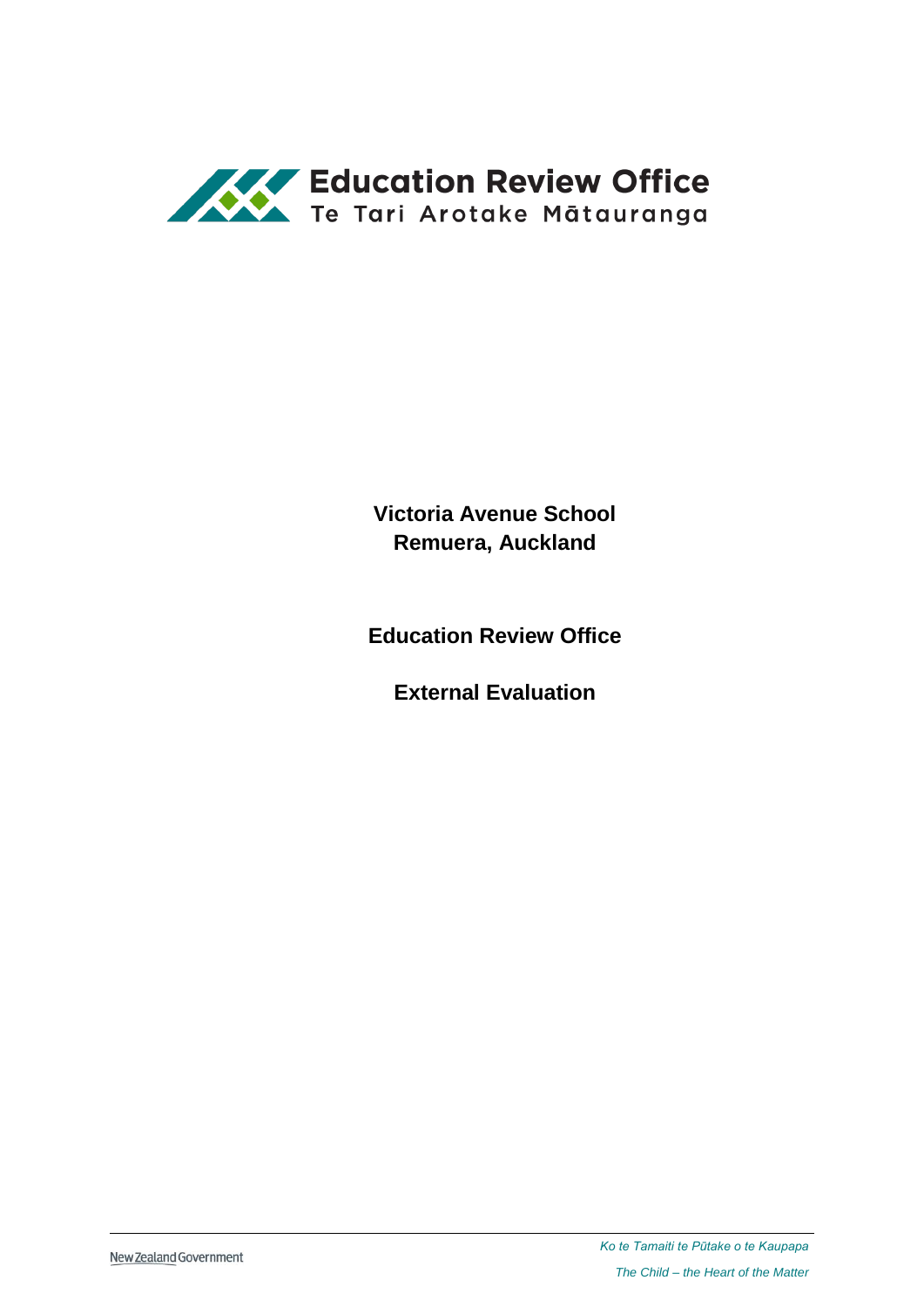# **ERO External Evaluation Victoria Avenue School**

# **1 Context**

Victoria Avenue School is located in Remuera, Auckland. The school reflects its diverse community well and is characterised by strongly positive relationships and a culture of respect and inclusion. While the school's cultural composition is changing it remains underpinned by a longstanding history and sense of tradition.

Since the last ERO review a new and experienced principal has been appointed. The school has joined a network of schools (the Auckland Central Community of Learning (CoL)) that are working together to address common achievement challenges.

The school has a history of positive ERO reporting. The 2011 ERO review noted strengths in school governance and leadership to support student achievement. These strengths have been sustained and further developed to support positive outcomes for all children.

### **2 Equity and excellence**

The vision and valued outcomes defined by the school for all children are focussed on them becoming well-rounded individuals who can make a valuable contribution to society. The school's motto - 'Our Best Always'- reflects the high aspirations of the school community. There is an emphasis on giving children challenge in their learning and helping them to achieve within an inclusive environment where kindness, honesty and respect are valued. The school promotes positive relationships with students, teachers, families and whānau as the essential condition for achieving meaningful learning for children.

The school's achievement information shows that children achieve very well. The vast majority achieve at or above the National Standard in mathematics, reading and writing. This high achievement has been evident and sustained over time.

Māori children also achieve very well. The school's most recent data show that they achieve better than other groups of children in the school in reading, the same as other groups of children in writing but slightly less well in mathematics. Pacific students achieve very well in reading and writing but less well in mathematics than the rest of the school.

Since the last ERO evaluation the school has;

- undertaken comprehensive professional learning and development in mathematics and writing
- built 'student agency' by continuing to develop children's sense of understanding, directing and owning their learning
- expanded the schools' digital capacity
- further developed collaborative teacher planning practices and strengthened teachers' assessment and evaluation capability
- utilised internal professional capacity to refine and strengthen teachers' professional practice
- undertaken further teacher inquiry to improve student learning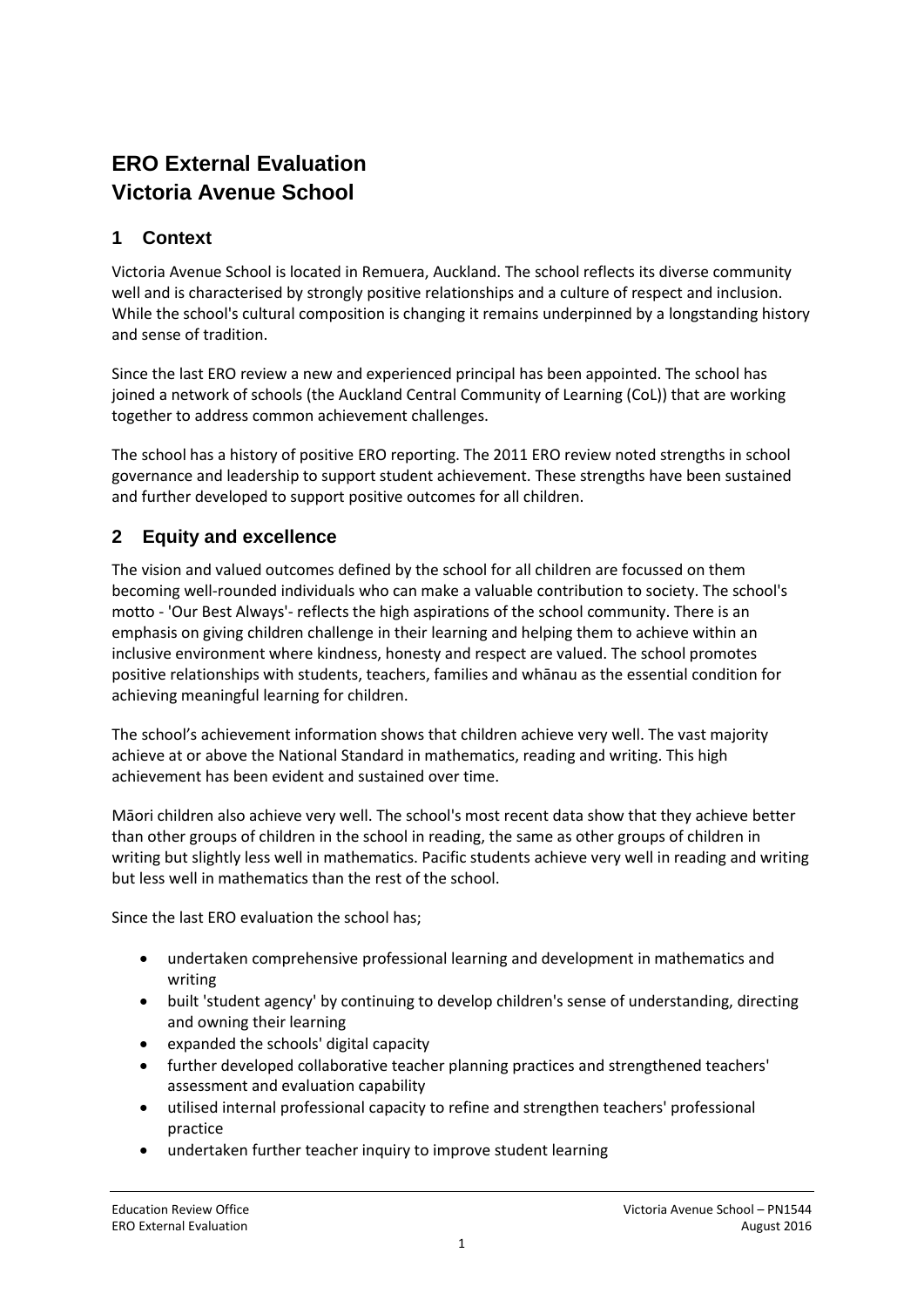participated in ongoing assessment moderation through partnerships in the CoL.

### **3 Accelerating achievement**

#### **How effectively does this school respond to Māori children whose learning and achievement need acceleration?**

The school is highly effective in responding to Māori children whose learning and achievement needs acceleration. School leaders prioritise the achievement of Māori learners and there are comprehensive systems and processes across the school to promote and support their success.

School leaders ensure that learning is optimised for each Māori child by closely monitoring and analysing their achievement information from the time they enter the school. As part of this process all Māori children have an individual longitudinal file which holds this analysed data and other relevant information to help progress their achievement.

The school has developed effective relationships with whānau. The school work alongside whānau to develop successful extension and learning support programmes for tamariki.

#### **How effectively does this school respond to other children whose learning and achievement need acceleration?**

The school is highly effective in responding to Pacific and other learners whose learning and achievement need acceleration. The same systems promoting Māori student achievement are also enabling Pacific and other students to be supported and achieve well.

These systems and strategies include leaders and teachers:

- knowing students and families well
- scrutinising student achievement data closely to develop acceleration strategies
- collating and analysing a wide range of data to evaluate the success of acceleration initiatives and how well they are benefitting individual children
- where necessary, refocussing programmes and initiatives to ensure success for particular children or groups.

### **4 School conditions**

#### **How effectively do the school's curriculum and other organisational processes and practices develop and enact the school's vision, values, goals and targets for equity and excellence?**

The school's curriculum and other organisational processes and practices very effectively support the development and enactment of the school's vision, values, goals and priorities for equity and excellence.

The key organisational processes and practices that are supporting success and promoting equity and excellence for learners in this school include;

- leadership that is collaborative, focussed on capacity building and underpinned by an ethic of care
- strong communication and engagement with family/whānau
- a responsive curriculum which has Te Ao Māori increasingly well integrated across programmes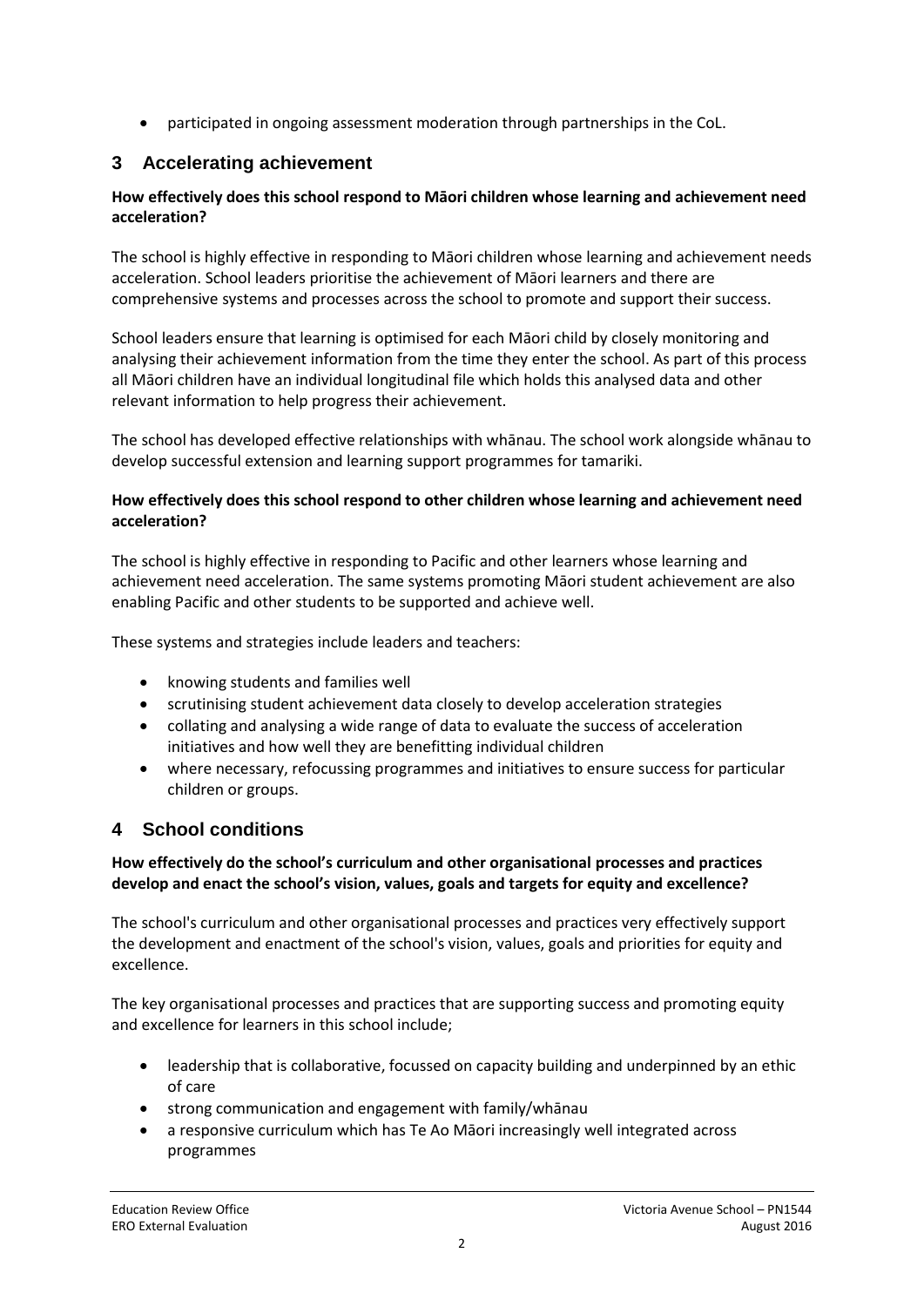- high quality teaching approaches centred on children's interests and needs and informed by teachers' inquiries into practice
- sound, strategic governance.

The principal and senior leaders, have a strong focus on the child as a learner. They lead professional learning and actively support teachers in classroom practice. Classroom teaching throughout the school reflects current best practice. Positive and affirming relationships underpin the high quality learning interactions evident between all children and their teachers.

The board, senior leaders and staff display genuine care for the wellbeing of children. The school is highly inclusive in its practices and ensuring the best outcomes for children and their families is at the centre of decision-making.

A culture of evaluation and inquiry supports an evidence-informed approach to school improvement. The principal leads a high quality leadership team who foster a strategic approach to developing teachers' capability and building the school's capacity as a learning community.

Teachers value children's individuality and they know each child both as a learner and a person. The systems for supporting children with additional needs and strengths are very well managed and monitored. The board demonstrates an ongoing commitment to providing timely and appropriate resourcing to benefit children.

There are clear and comprehensive curriculum guidelines for teachers. Curriculum programmes are flexible and responsive to children's learning, strengths and interests. Local contexts and global perspectives provide purposeful learning opportunities for children. There is good evidence of high quality teaching and learning across the school. Classrooms increasingly reflect modern learning practices, including the use of digital technologies. The successful introduction of the school's new inquiry curriculum has contributed to this.

Māori language and cultural perspectives are increasingly well integrated across the learning areas of the curriculum. This is supported by a school-wide focus on building teachers' confidence and capability in te reo me ngā tikanga Māori. Māori children report that these approaches help them to feel valued as learners and members of the school community.

Teachers' inquiry into practice is promoting high level professional engagement, collaboration and ongoing school improvement. An effective and coherent performance management system contributes to teachers' professional growth.

The school is well governed. The board seeks external training to support its governance role and has sound processes and policies in place. Trustees have a strong commitment to the wellbeing of all children and staff. They actively scrutinise achievement data, and seek the very best learning outcomes for all children. The board is considering ways to continue reflecting the school's increasingly culturally diverse community.

# **5 Going forward**

### **How well placed is the school to accelerate the achievement of all children who need it?**

Leaders and teachers:

- know the children whose learning and achievement need to be accelerated
- respond effectively to the strengths, needs and interests of each child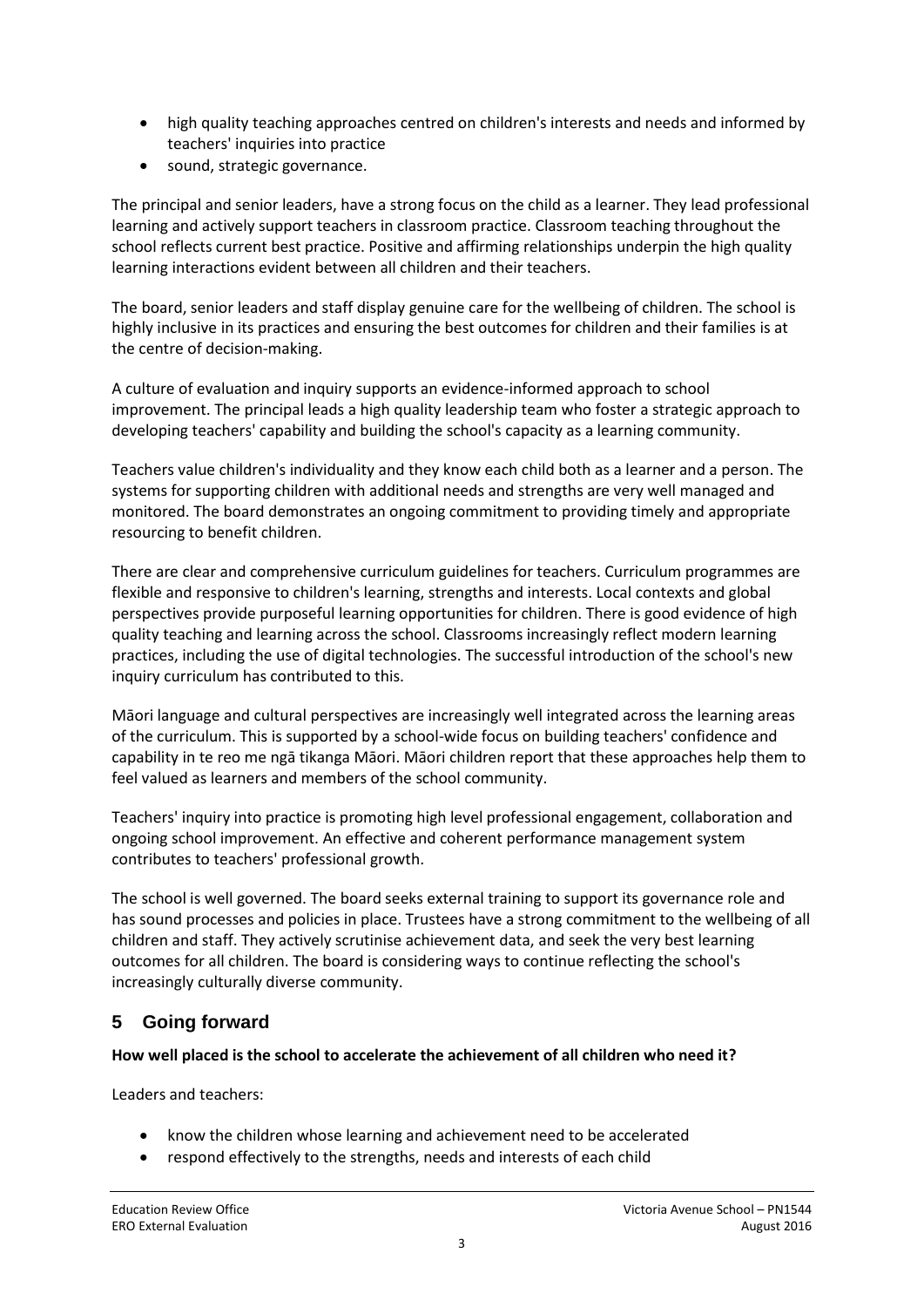- regularly evaluate how well teaching is working for these children
- act on what they know works well for each child
- build teacher capability effectively to achieve equitable outcomes for all children
- are well placed to achieve and sustain equitable and excellent outcomes for all children.

Victoria Avenue School is very well placed to sustain equitable and excellent outcomes for all children. The school's culture of continuous improvement and coherent systems and processes are underpinned by thoughtful internal and well-considered external evaluation. This impacts positively on outcomes for all children.

The board, senior leadership team and ERO agree the school's ongoing areas for development include:

- ongoing development of teacher pedagogical knowledge and practice to promote student agency
- enhancing and further extending parent and whanāu engagement in children's learning
- continuing to develop bicultural practices across the school through the use of resources including The New Zealand Trustees Association's *Hautū- Māori Cultural Responsiveness Self-Review Tool for Boards of Trustees*.

ERO is likely to carry out the next review in four-to-five years.

### **6 Board assurance on legal requirements**

Before the review the board of trustees and principal of the school completed the ERO Board Assurance Statement and Self Audit Checklists. In these documents they attested that they had taken all reasonable steps to meet their legislative obligations related to the following:

- board administration
- curriculum
- management of health, safety and welfare
- personnel management
- asset management.

During the review, ERO checked the following items because they have a potentially high impact on student safety and wellbeing:

- emotional safety of students (including prevention of bullying and sexual harassment)
- physical safety of students
- teacher registration
- processes for appointing staff
- stand down, suspensions, expulsions and exclusions
- attendance
- compliance with the provisions of the *Vulnerable Children Act 2014.*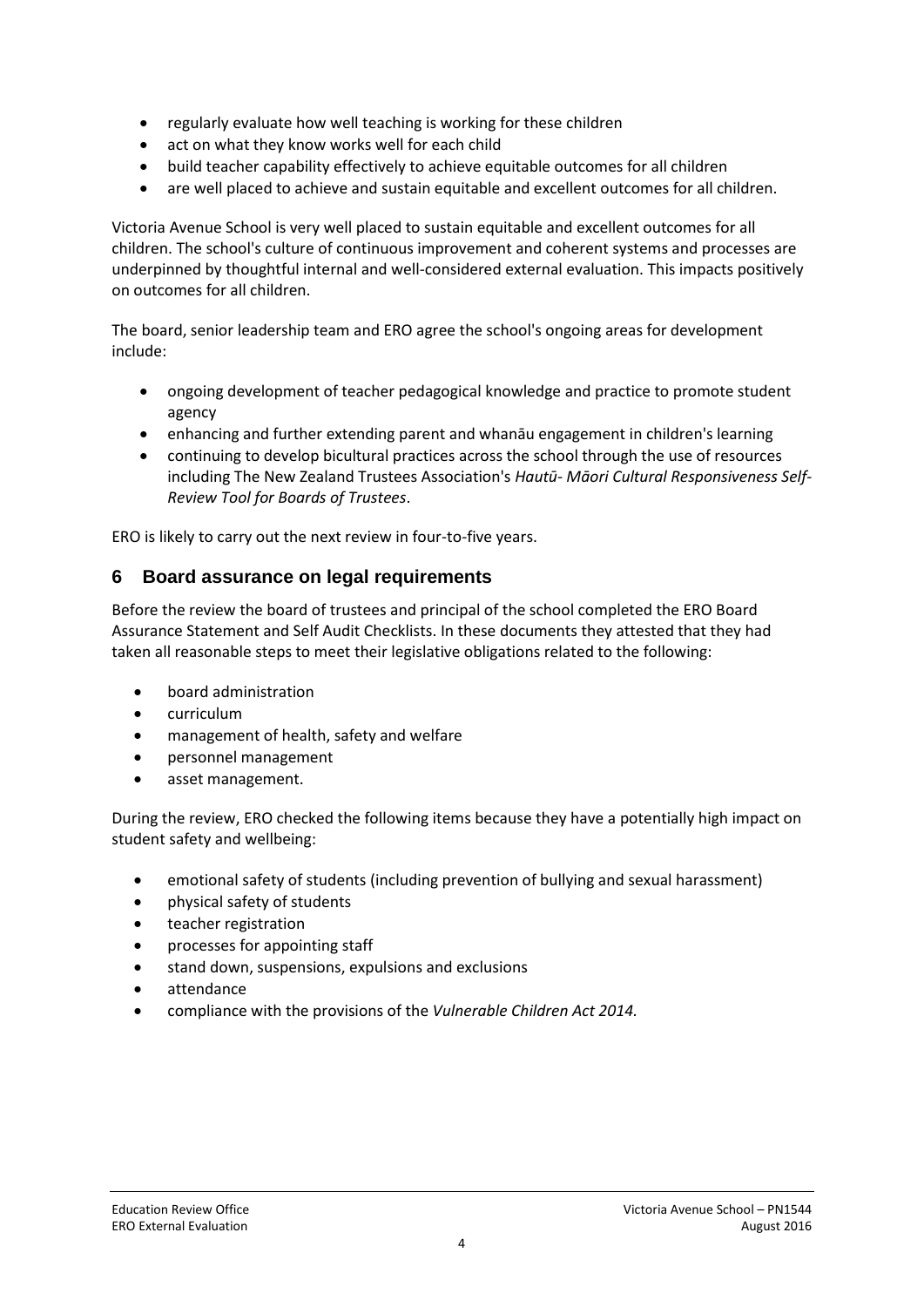# **7 Recommendation**

ERO recommends that the school continues to use its systems of robust internal evaluation and evidence informed practice to sustain and enhance its success in promoting positive outcomes for all children.

Graham Randell

Graham Randell Deputy Chief Review Officer Northern

17 August 2016